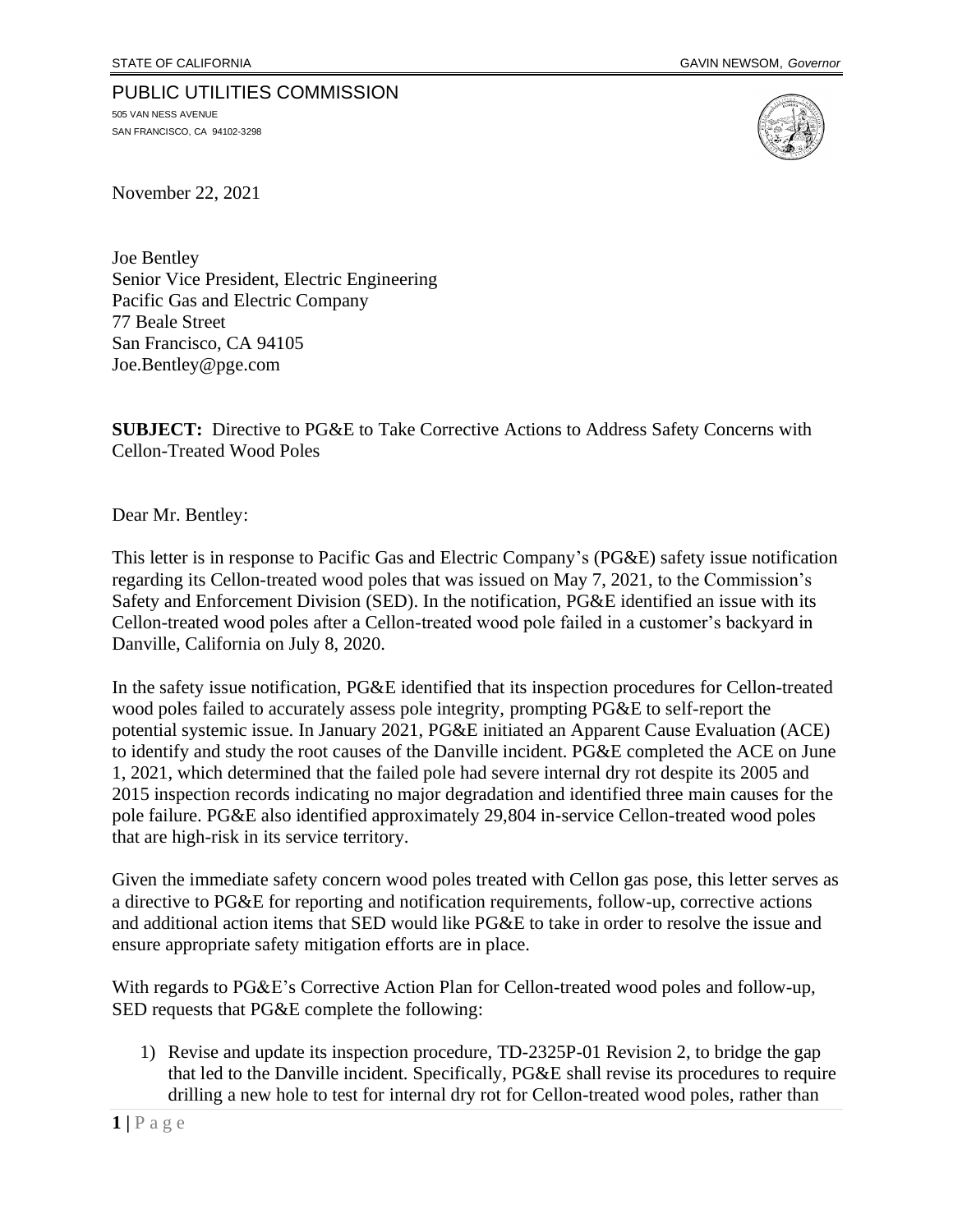allowing intrusive tests to be conducted via reinspection of a previous borehole per its current standard. PG&E shall reevaluate its Pole Test and Treat (PT&T) Inspection Flow Chart (for gas-treated poles) in its current procedure to reconcile with the new requirement. PG&E shall also revise its procedure to provide pole inspectors with supplemental guidance should PG&E be unable to complete a full excavation due to aboveground obstructions. By December 3, 2021, PG&E shall provide to SED copies of its revised procedures. In its response, PG&E shall identify the specific changes made and explain how these changes will address the procedural gap and improve future inspection of Cellon-treated wood poles.

- 2) Develop a Pole Risk Model to assign risk scores for Cellon-treated wood poles (based on the probability of failure and wildfire risk). PG&E shall use the risk scores to prioritize inspection, reinforcement, and/or replacement of the poles. PG&E shall also evaluate whether to lower the degradation threshold that would trigger reinforcement or replacement of Cellon-treated wood poles. Once PG&E finalizes its Risk Score Methodology, PG&E shall provide SED with the risk scores for all of its 29,804 inservice Cellon-treated wood poles that are identified as high-risk. PG&E shall also provide a copy of its Prioritization Plan to SED based on the new model that incorporates the risk scores.
- 3) Review, assess, and revise its training methods and procedures for pole inspectors to improve work quality and overall data quality captured on inspection forms. PG&E shall evaluate its quality control processes to improve oversight on pole contractors. By December 31, 2021, PG&E shall report to the SED the result of its review and assessment. If any changes are made, PG&E shall explain what those changes are and how these changes will improve work quality of pole inspectors going forward.
- 4) On August 19, 2021, PG&E completed an off-cycle reinspection of all Cellon-treated wood poles on the same circuit as the Danville failed pole. By December 3, 2021, PG&E shall provide to SED the results of its re-inspections including all PT&T inspection records for each of the reinspected poles. Of the eight poles that were rejected in the reinspection, PG&E shall provide to SED copies of its work order notifications (Priority B Tags) showing the dates by which PG&E will replace the deteriorated poles. PG&E shall explain how it will ensure its pole integrity in the interim prior to the pole replacement dates. PG&E shall remove the eight rejected poles and send them to its Applied Technology Services lab for further testing and analysis, including testing for fungus levels to evaluate the effectiveness of the fumigant VAPAM. PG&E shall report back to SED any findings that warrant additional procedural changes. PG&E shall apply any learnings or results from the PT&T reinspection to the development of its Pole Risk Model (Item #2 above).

Based on SED's analysis and investigation to date on this issue, in addition to the corrective actions listed above, SED also directs PG&E to complete the following:

5) PG&E's off-cycle reinspection of Cellon-treated wood poles on the Danville circuit identified a likely human error gap tied to a single pole inspector. Of the eight poles that were rejected, three had severe internal rot that would have been present in the 2015 inspections and should have been identified. All three poles were inspected by the same inspector who also inspected the failed pole in the Danville incident. PG&E's